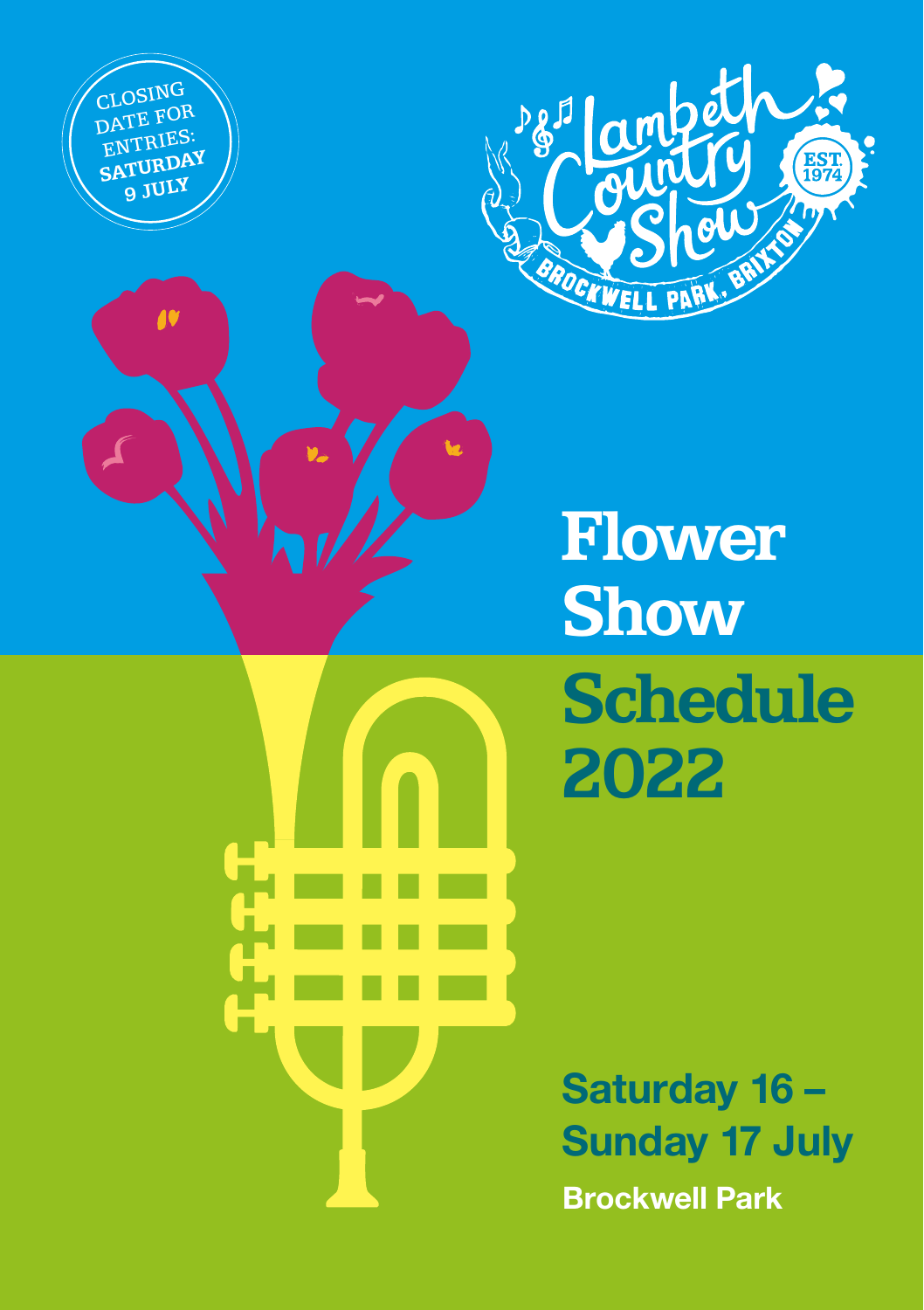## We'd like to take this opportunity to welcome you to the 48th edition of the Lambeth Country Show Flower Show Schedule in association with the Lambeth Horticultural Society (LHS).

The Lambeth Country Show remains one of the best free family events in the south east of England and we are proud to continue our partnership with LHS in producing this year's Flower Show Schedule with 83 different classes on offer such as flowers, pot plants, fruit, vegetables, handicrafts and much more.

As well as the wonderful array of the horticultural exhibits in the main marquee, 2022 will also see the return of our highly acclaimed Scarecrow and Recycled Garden competitions. If you're feeling inspired after last year's virtual efforts, entry to these competitions are once again free of charge with first prize vouchers of £150 on offer.

We also welcome the return of one of our favourite competitions, 'Vegetable Characters – Class 68'. Previous winners have included 'The artist formerly known as Quince in his Little Veg Courgette' and our 2021 virtual winner 'Carrot Southdate'. We love a good pun!

With this huge variety of established favourites, there is something for everyone to get involved with at this year's show. If you've been thinking about getting involved for a number of years now, maybe 2022 is your year?

We will be supporting local Lambeth food banks once more again this year. Please show your support by bringing your non-perishable foods to the Flower Show Marquee on either day.

We hope to see you in July and wish you all the best of luck!

### The Lambeth Country Show Team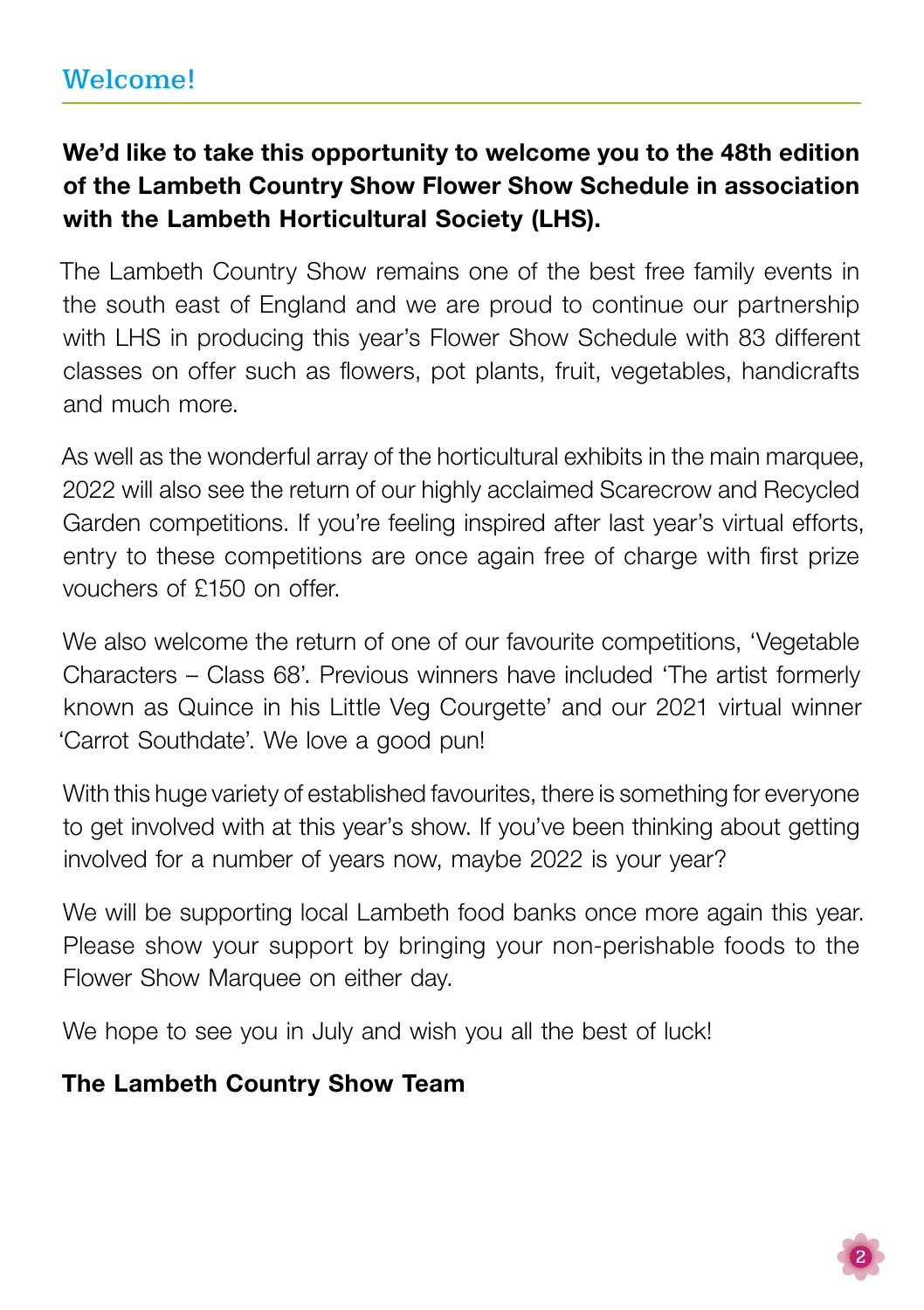## 2019 Winners and Trophies

- Cup for best exhibit in cut flower (classes  $1-11$ ) Annette Kingsley-Scott
- Award for best rose (classes 5–7) Bob Tydeman
- Rose bowl for best exhibit (classes 12–22) Sue Wallace
- Shield for best exhibit in cacti and succulent classes (classes 23–33) Valerie Lambert
- Lambeth Council cup (class 33) Charlotte Dark
- Cup for best exhibit in bonsai (classes 34–40) Robert Edgar
- Cup for best tray of vegetables (class 57) or salad vegetables (class 58) Sue Wallace
- Cup for best exhibit in vegetable classes (excluding classes 57 and 58) Dafydd Walters for Brockwell Park Community Greenhouses
- Cup for best exhibit in floral art (classes 63– 68) Janice Redington
- Cup for best exhibit in children's classes (classes 69 –72) Etta (Martin) Edwards
- Cup for best exhibit in domestic classes (classes 73–78) Angela Mitchell
- Cup for best exhibit in handicrafts (classes  $81-85$ ) Cas Baker
- Banksian Medal Sue Wallace

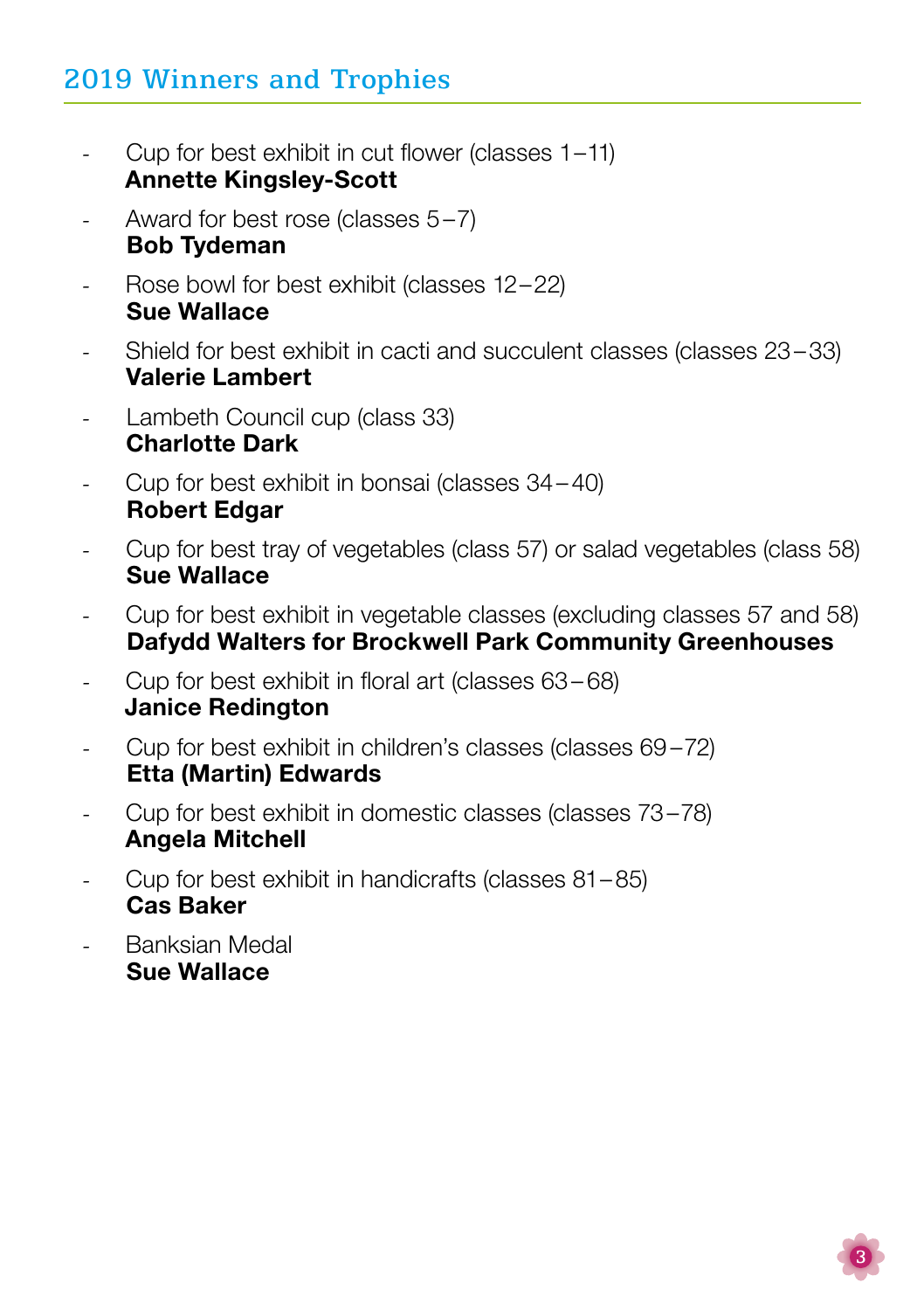- The rules applied by the show organisers are those laid down in the code of rules of the Royal Horticultural Society and the NAFAS competitions Manual third edition 2015. -
- Decisions made by the Flower Show Manager are final. -

#### **Eligibility** 1

All classes of the competition are open to amateur exhibitors only.

#### Entries 2

Only one entry per class is allowed. Lambeth Council or the Flower Show Manager reserves the right to refuse any entry and are not required to provide a reason or explanation. Exhibitors must report to the Flower Show Manager's office, located in the Flower Show marquee, to collect an exhibitor's card which must then be placed face down in front of the exhibit after checking that the description on the card is accurate.

## Applications must be submitted by Saturday 9 July 2022 unless otherwise stated.

- Online: <www.lambethcountryshow.co.uk/getinvolved> -
- By post / in person to: -

Hon. Secretary Lambeth Horticultural Society c/o 32 Chatsworth Way, West Norwood, London SE27 9HN

Late entries are only accepted at the discretion of the Flower Show Manager, and will be charged at £2 per entry on the day, unless otherwise stated.

#### Ownership of exhibits 3

All exhibits must be the property of and grown by the exhibitor.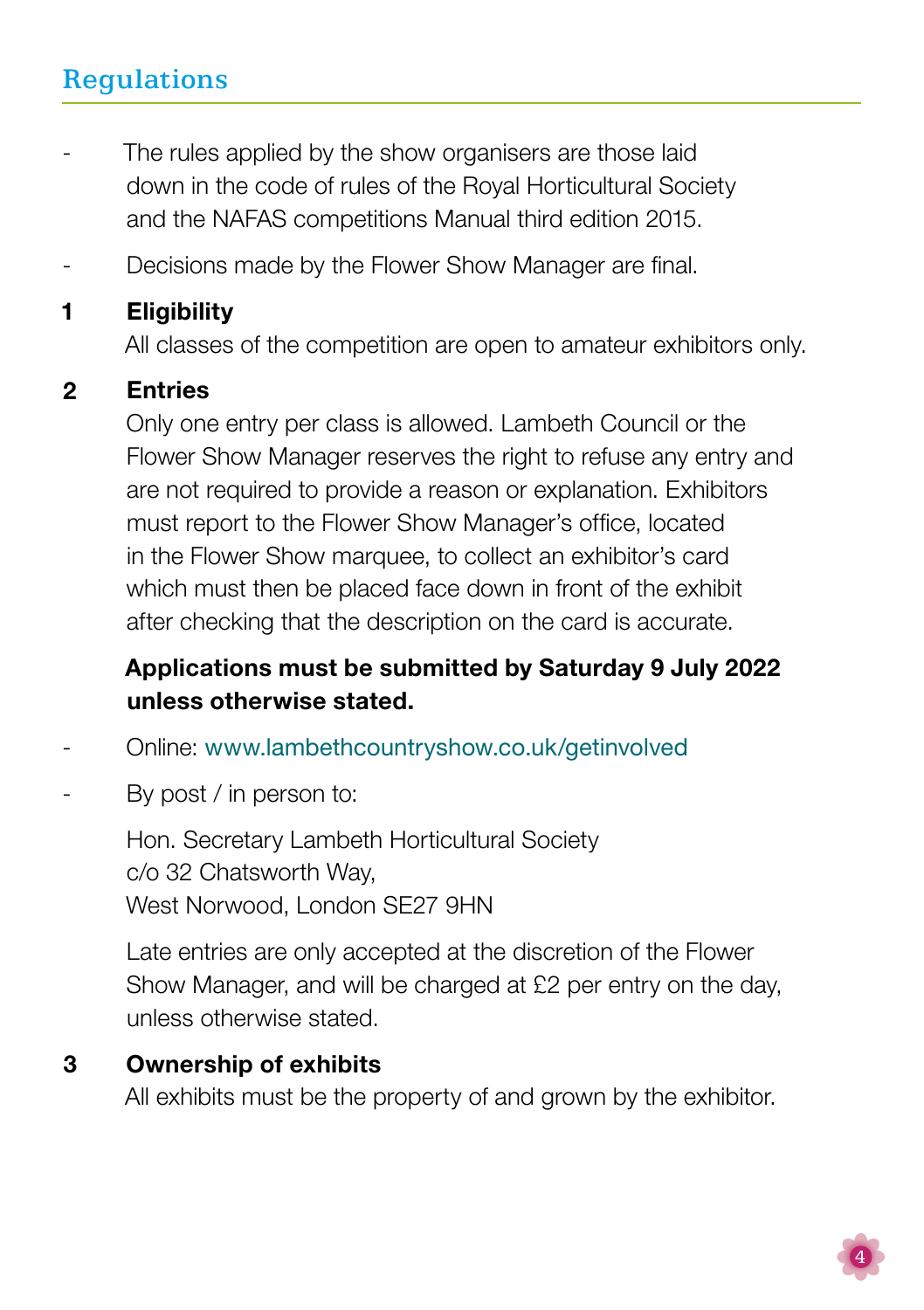#### Liability and loss 4

All exhibits, cases, containers and other personal property will be lodged in the marquee at the risk of the exhibitor. Every care will be taken to ensure their safety but neither Lambeth Council nor the Flower Show Manager will deem itself liable for compensation for loss or damage from any cause.

#### Staging of exhibits 5

The Flower Show Manager will allocate all exhibition space. All exhibits must be staged between 6:30 pm–7pm on Friday 15 July 2022 and 8 am–12 noon on Saturday 16 July 2022. Exhibitors must observe the directions of the Flower Show Manager and stewards and accept full responsibility for the proper staging and safety of their exhibits. Exhibitors must stage their exhibits themselves and must provide their own containers. Any exhibit, which does not conform to the regulations, shall be disqualified and the judge will write on the entry card 'Not according to schedule' (NAS).

#### Naming exhibits 6

All exhibits should be correctly named where possible. Entries where errors have been made in naming the exhibit will not be disqualified, but the judges should regard correctness and clearness of naming as telling in favour of an exhibit in a close competition.

#### Opening times 7

The Flower Show Marquee will open to the public on Saturday 16 July from 2 pm–8 pm and on Sunday 17 July from 12 noon– 6 pm. Please note that the marquee must be vacated by 6 pm on Sunday 17 July 2022.

#### Removal of exhibits 8

Exhibits must not be removed from the show until 6:15 pm on Sunday 17 July 2022. At 6:15 pm every exhibitor, or a representative with the exhibitor's card, must be present to collect their exhibit.

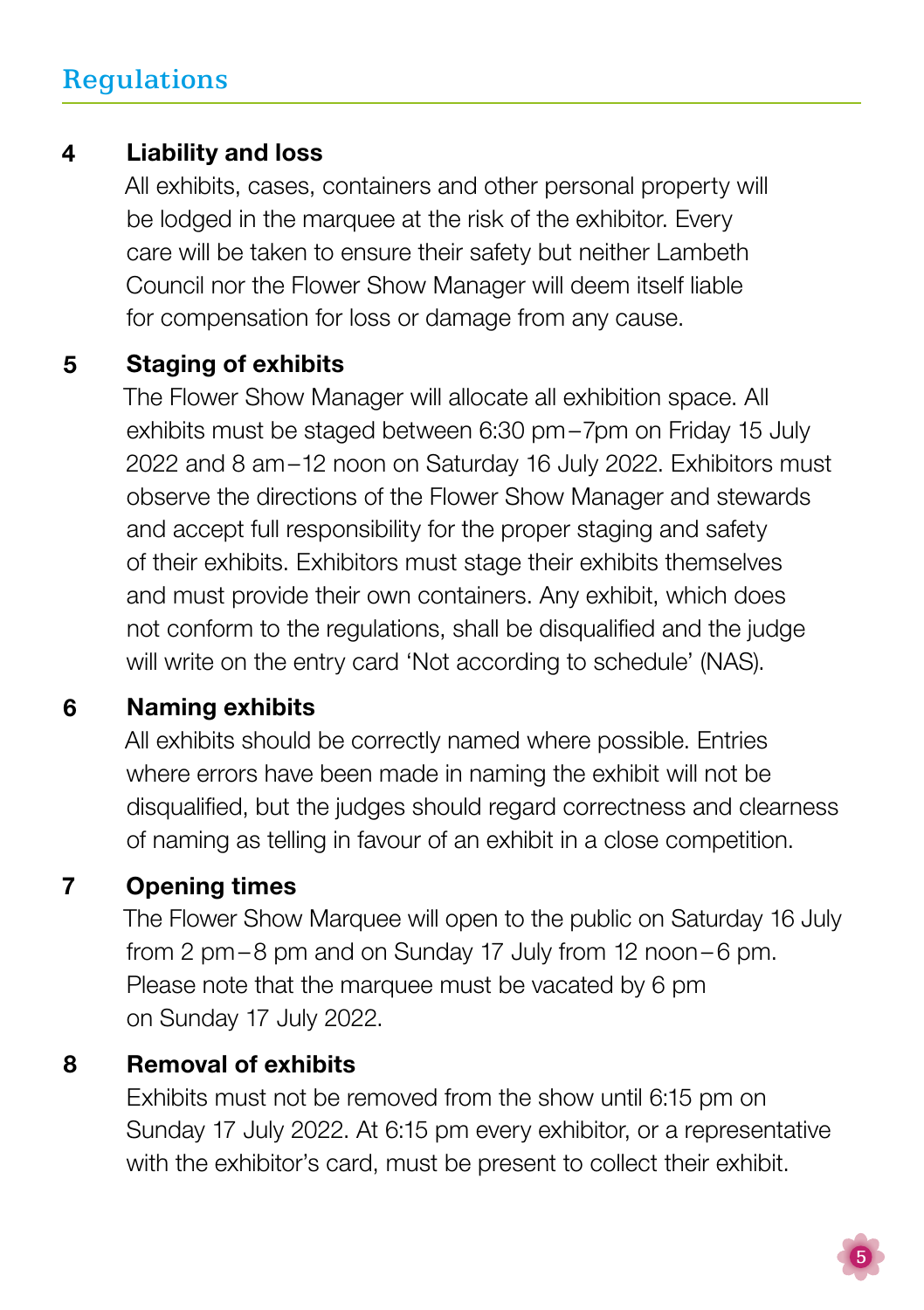#### Sale of produce 9

Produce and any material not removed by 6:30 pm may be deemed to be available for sale on Sunday evening.

#### **Judaina** 10

No exhibitors are allowed into the Flower Show Marquee while the judging is in progress. Judging will take place between 12 noon and 1:45 pm on Saturday 16 July 2022.

#### Protest 11

Any protest must be made in writing and delivered to the Flower Show Manager within one hour of the opening of the show to the public, together with a deposit of £5. This sum is returnable in the event of the protest being upheld. A committee of people drawn from local horticultural societies will investigate the protest.

#### Floral arrangements 12

Exhibitors will be allowed to use accessories, drapes etc. in Section E. Flowers and plant materials must predominate, but do not need to have been grown by the exhibitor.

#### Flower definitions 13

For the purposes of this show the following definitions will apply:

- A cactus is a succulent plant characterised by the presence of areolas: an areola being a small cushion of woolly-felt or hair from which spines arise. -
- A houseplant is a plant which can be grown in a living room and which remains attractive throughout the year. Succulents qualify, but plants, which die down or lose their leaves, do not. -
- Succulents are plants adapted in stem and leaves to conditions of drought, usually with fleshy leaves and few breathing pores. -
- Plant material fresh; any living plant material. -
- Natural fresh and or dried plant material. -

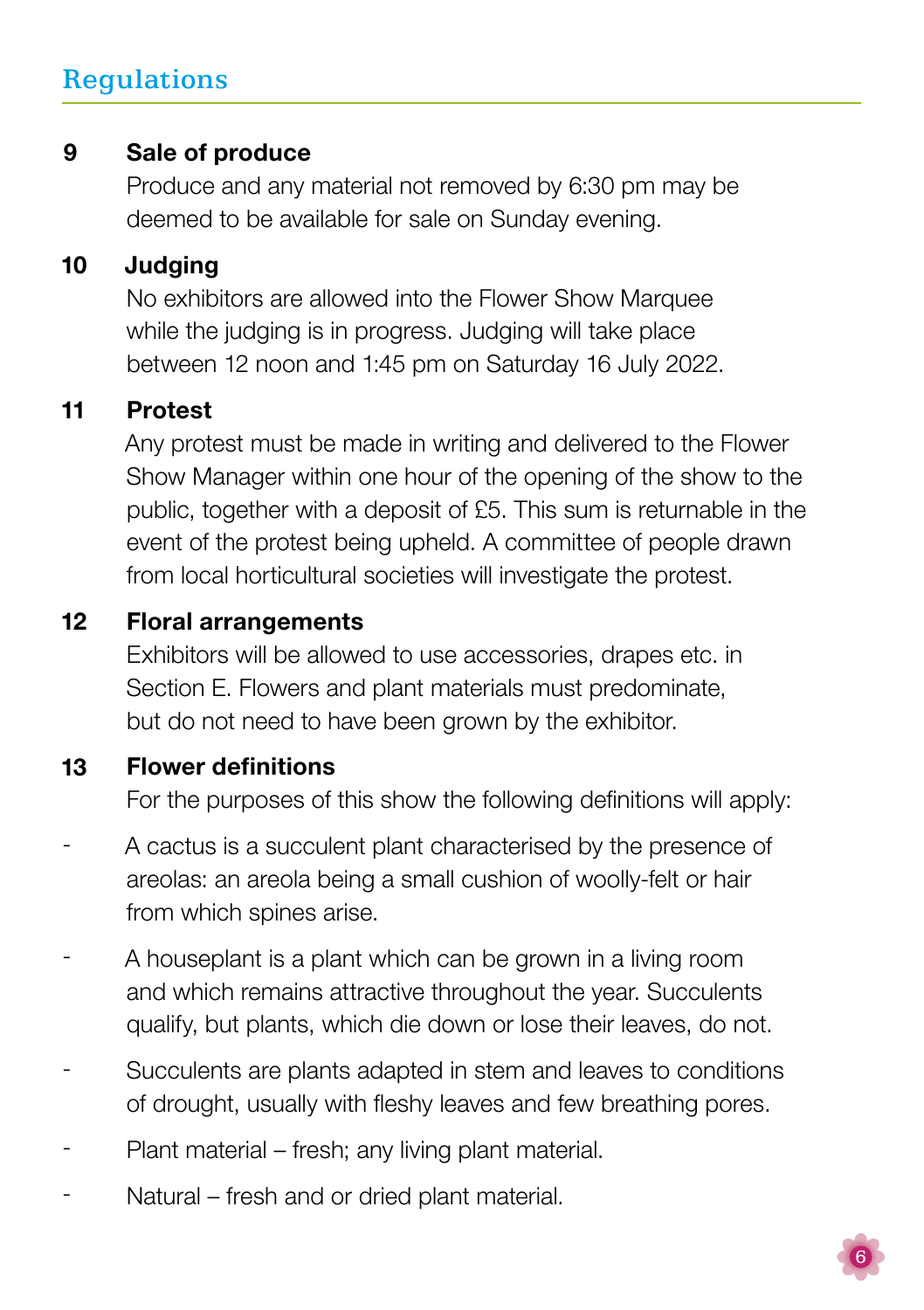#### Prizes 14

Prizes will be awarded in accordance with the show schedule, but any prize may be withheld or modified if judges decide the exhibits are unworthy of the prize offered.

Prize money of £2 for 1st place, £1.50 for 2nd place and £1.25 for 3rd place will be offered in most classes apart from the following: For classes 63, 64, 65, 66, 67 the prize will be £3 for 1st place, £2.50 for 2nd place and £2 for 3rd place.

Prize money will be available at the Flower Show Manager's base located in the Flower Show Marquee, between 6 pm and 6:45 pm on Saturday 16 July 2022 and 2 pm and 5 pm on Sunday 17 July 2022.

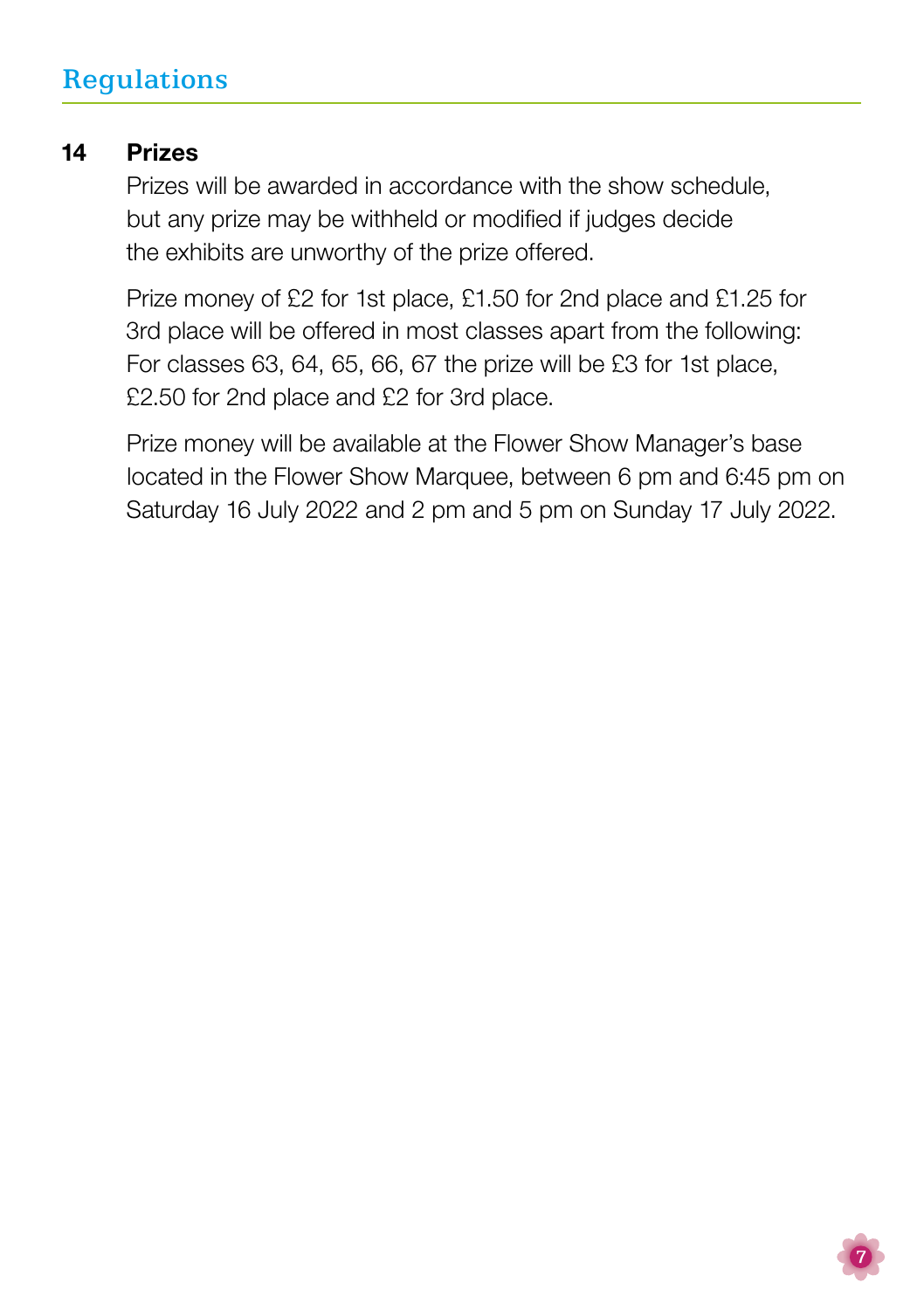## Trophies and Awards

- Cup for best exhibit in cut flower (classes 1–11) -
- Award for best rose (classes 5–7) -
- Rose bowl for best exhibit (classes 12–22) -
- Shield for best exhibit in cacti and succulent classes (classes 23–33) -
- Lambeth Council cup (class 33) -
- Cup for best exhibit in bonsai (classes 34–40) -
- Cup for best tray of vegetables (class 57) or salad vegetables (class 58) -
- Cup for best exhibit in vegetable classes (excluding classes 57 and 58) -
- Cup for best exhibit in floral art (classes 63– 68) -
- Cup for best exhibit in children's classes (classes 69 –72) -
- Cup for best exhibit in domestic classes (classes 73–78) -
- Cup for best exhibit in handicrafts (classes 81–85) -
- Banksian Medal -

### Special Awards – The Banksian Medal

This award is presented by the Royal Horticultural Society (RHS) to the winner of the largest total amount of prize money in the horticultural classes. In accordance with the RHS rules, winners in the two years preceding this year's show are not eligible to receive the award in 2022. Due to the coronavirus pandemic, the Banksian medal was not awarded in either 2020 or 2021.

Prize giving will take place at 12 noon on Sunday 17 July 2022 in the Flower Show Marquee.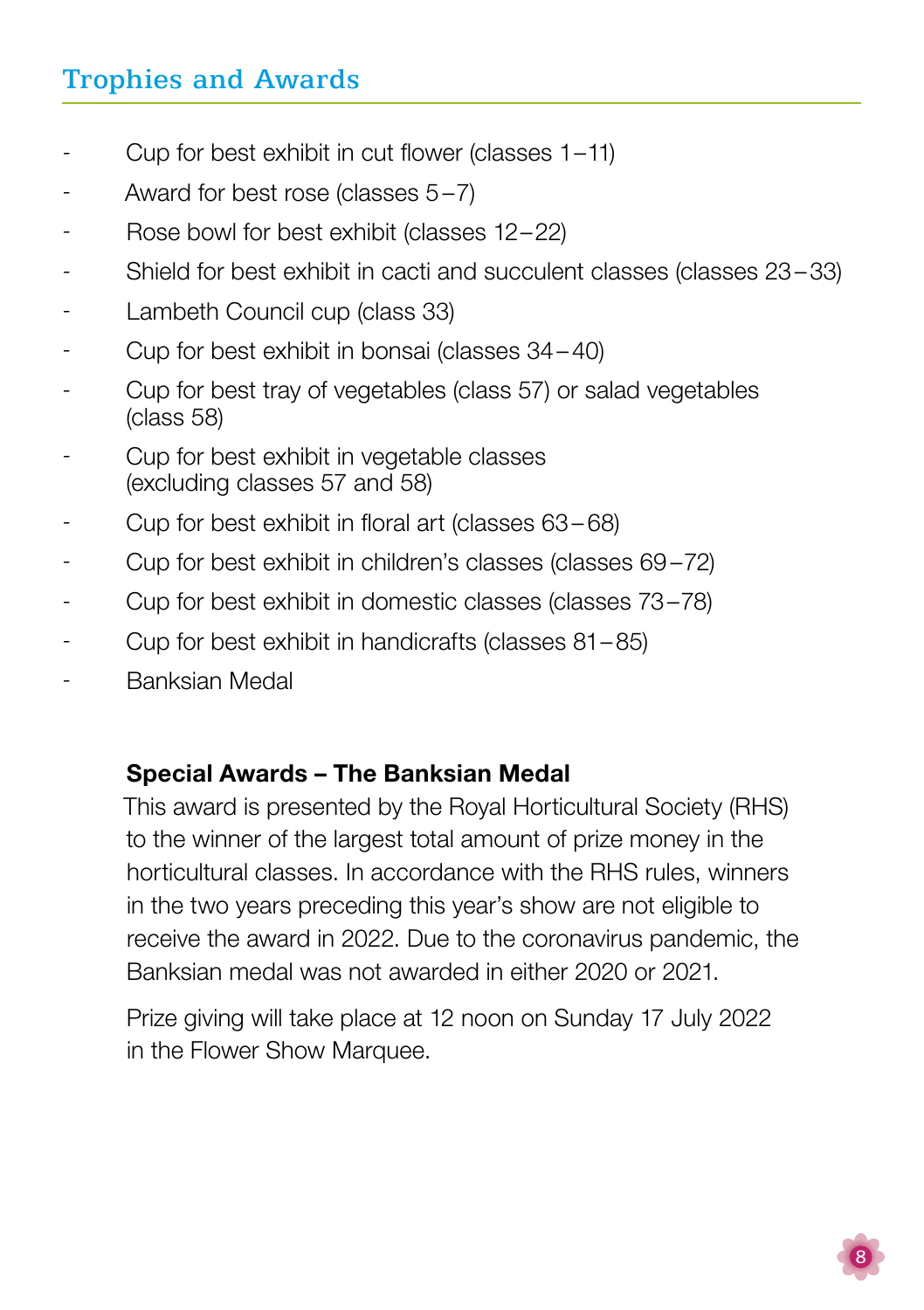### Section A. Flower and pot plant exhibits

- Class 1 Vase of mixed annuals
- Class 2 Vase of dahlia: one stem
- Class 3 Vase of gladiolus: one stem
- Class 4 Vase of flowering shrubs
- Class 5 Vase of three HT roses
- Class 6 Vase of floribunda roses
- Class 7 Vase of one specimen HT rose
- Class 8 Vase of perennials or shrubs, one kind
- Class 9 Vase of sweet peas
- Class 10 Vase of mixed perennials
- Class 11 Vase of mixed garden flowers arranged for effect
- Class 12 One flowering pot plant, in a pot no larger than 12.5 cm in diameter excluding saintpaulias
- Class 13 One flowering pot plant, in a container not exceeding 25 cm in diameter excluding saintpaulias, geranium and fuchsia
- Class 14 One fuchsia in a container not exceeding 25 cm in diameter
- Class 15 One pelargonium in a container not exceeding 25 cm in diameter
- Class 16 One planted hanging basket, 30 cm to 45 cm in diameter
- Class 17 A collection of plants growing in a trough not exceeding 75 cm in length
- Class 18 One foliage pot plant in a container not larger than 12.5 cm in diameter

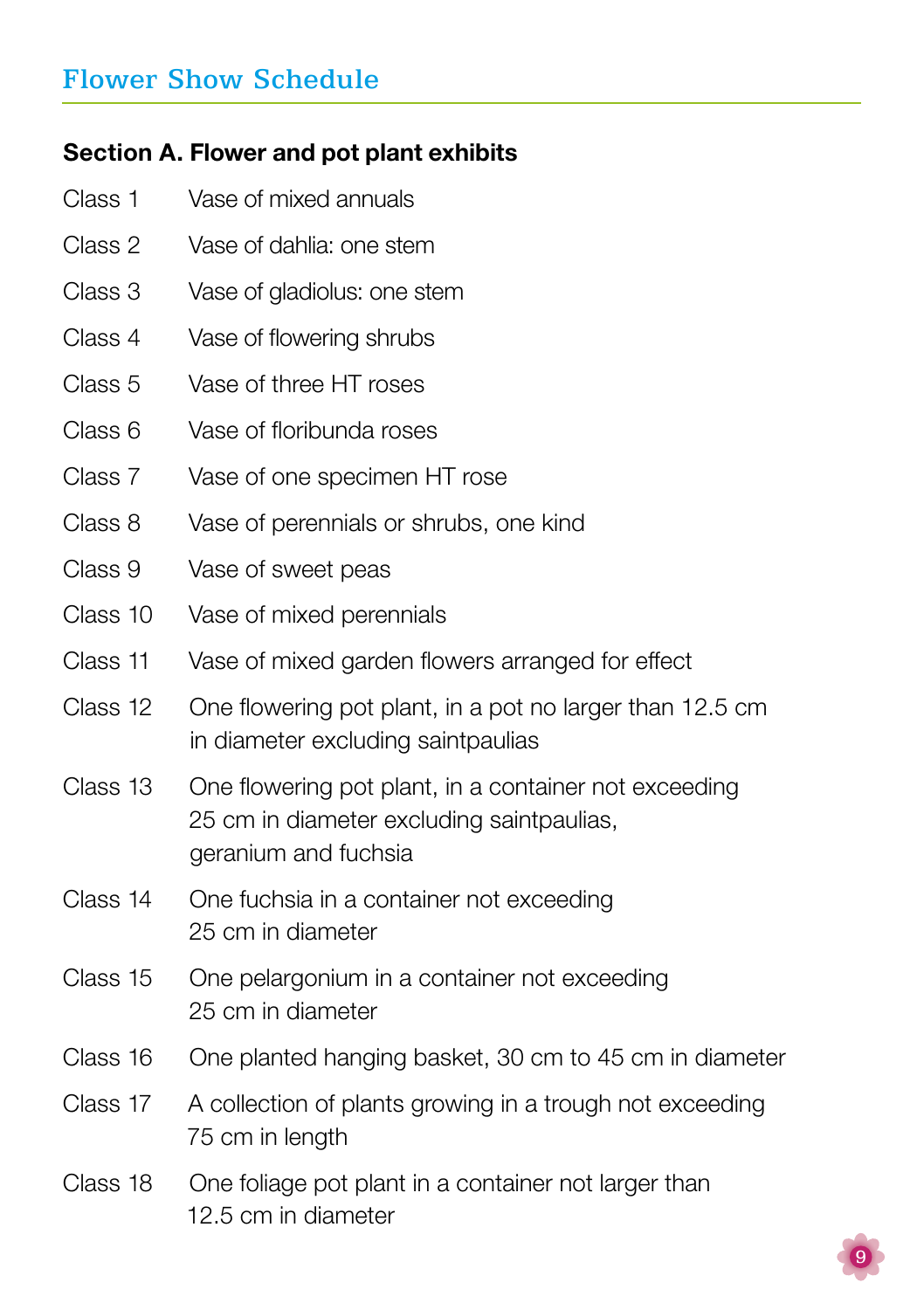- Class 19 One foliage pot plant in a container not larger than 25 cm in diameter
- Class 20 One houseplant, climbing or trailing
- Class 21 One saintpaulia
- Class 22 Group of indoor plants arranged for decorative effect, to cover space not larger than 45 cm square at the base. Foliage may extend not more than 15 cm beyond the base in any direction except upwards. No accessories allowed.

10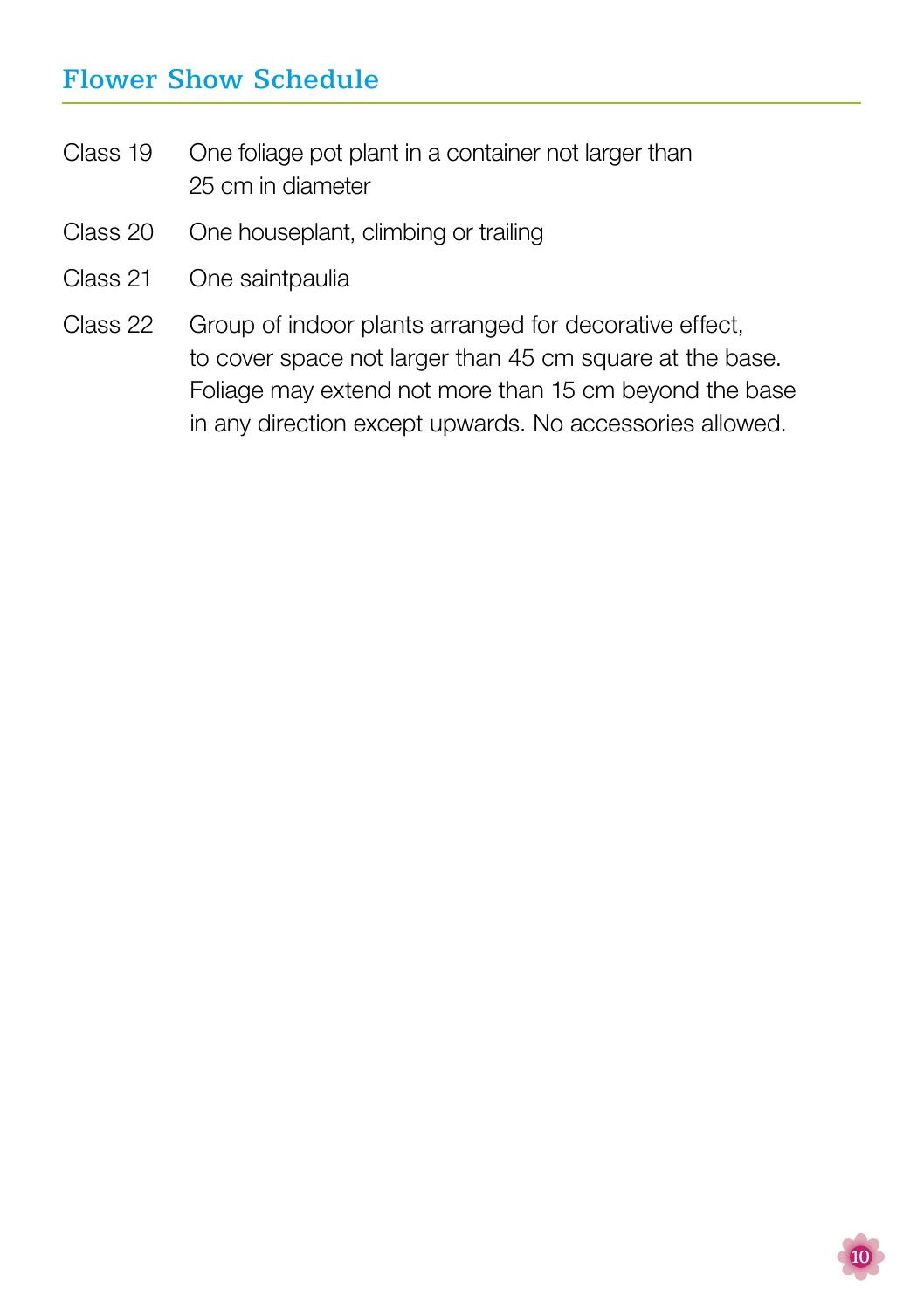### Section B. Cacti and succulents exhibits

| Class 23 | One cactus, in a container not exceeding 8 cm in diameter                                                                                                                                                                                                    |  |  |  |  |  |
|----------|--------------------------------------------------------------------------------------------------------------------------------------------------------------------------------------------------------------------------------------------------------------|--|--|--|--|--|
| Class 24 | One cactus, in a container not exceeding 12.5 cm<br>in diameter                                                                                                                                                                                              |  |  |  |  |  |
| Class 25 | One cactus, in a container not exceeding 25 cm in diameter                                                                                                                                                                                                   |  |  |  |  |  |
| Class 26 | Three cacti of different species, in separate containers<br>not exceeding 10.5 cm in diameter                                                                                                                                                                |  |  |  |  |  |
| Class 27 | Three cacti of different species, in separate containers<br>not exceeding 25 cm in diameter                                                                                                                                                                  |  |  |  |  |  |
| Class 28 | One succulent other than cactus, in a container<br>not exceeding 8 cm in diameter                                                                                                                                                                            |  |  |  |  |  |
| Class 29 | One succulent other than cactus, in a container<br>not exceeding 12.5 cm in diameter                                                                                                                                                                         |  |  |  |  |  |
| Class 30 | One succulent other than cactus, in a container<br>not exceeding 25 cm in diameter                                                                                                                                                                           |  |  |  |  |  |
| Class 31 | Three succulents other than cacti, of different species, in<br>separate containers not exceeding 10.5 cm in diameter                                                                                                                                         |  |  |  |  |  |
| Class 32 | Three succulents other than cacti, of different species, in<br>separate containers not exceeding 25 cm in diameter                                                                                                                                           |  |  |  |  |  |
| Class 33 | Group of succulents, not excluding cacti, arranged<br>for decorative effect, to cover space not larger than<br>45 cm square at the base. Foliage may extend not<br>more than 15 cm beyond the base in any direction<br>except upwards. No ornaments allowed. |  |  |  |  |  |

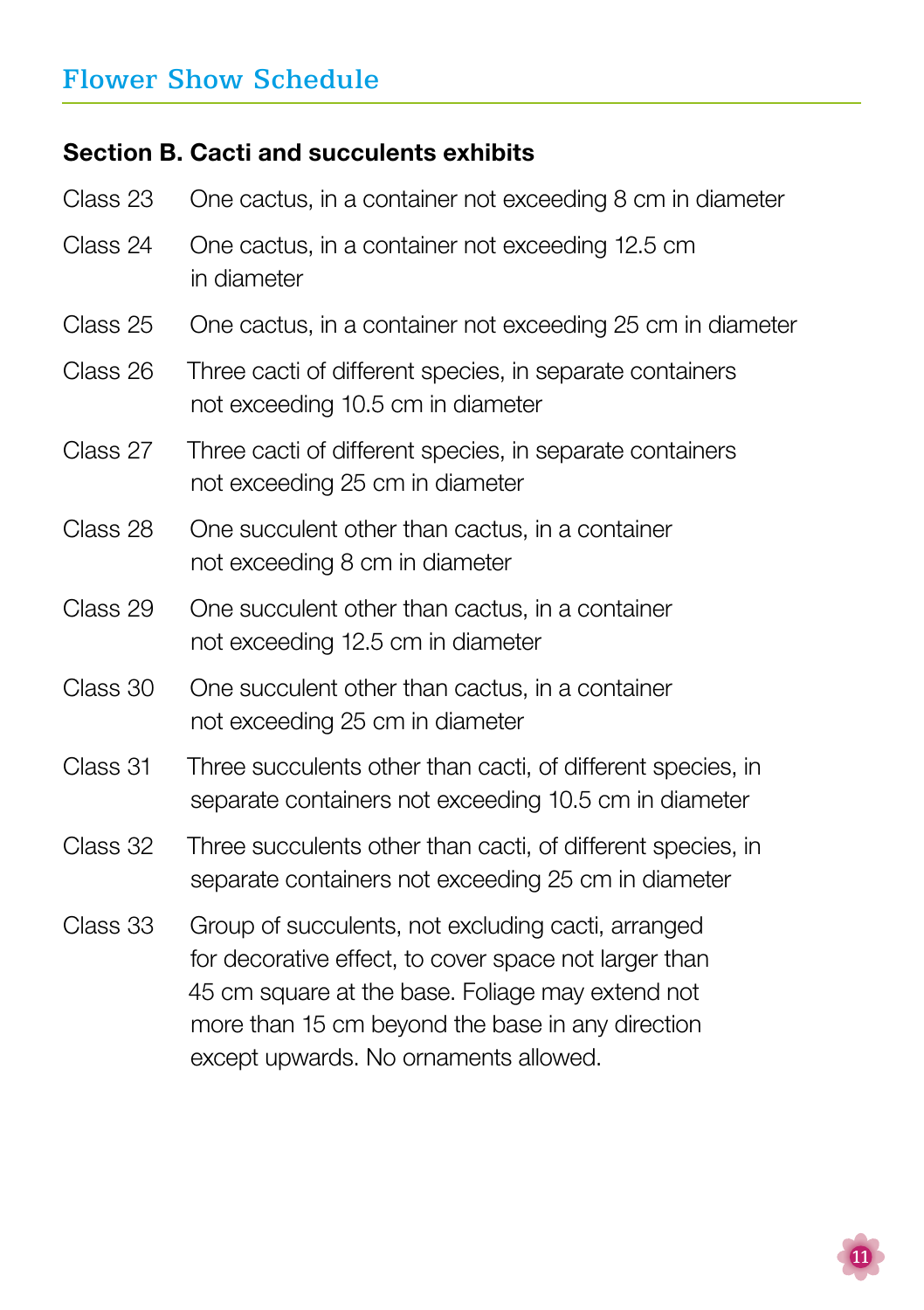### Section C. Bonsai exhibits (trees in shallow containers)

Age of trees should be given when known.

- Class 34 Any deciduous tree, British grown, including gingko, excluding other deciduous conifers
- Class 35 Any conifer tree, British grown, excluding ginkgo
- Class 36 Rock planting – tree / trees must be planted on or in the rock
- Class 37 Rock planting – root over rock or clasping rock
- Class 38 Group planting – any number of trees in a single container, not to exceed 40cm
- Class 39 Any evergreen tree, which is not a conifer
- Class 40 Mame bonsai – tree and pot to pass under 15 cm bridge

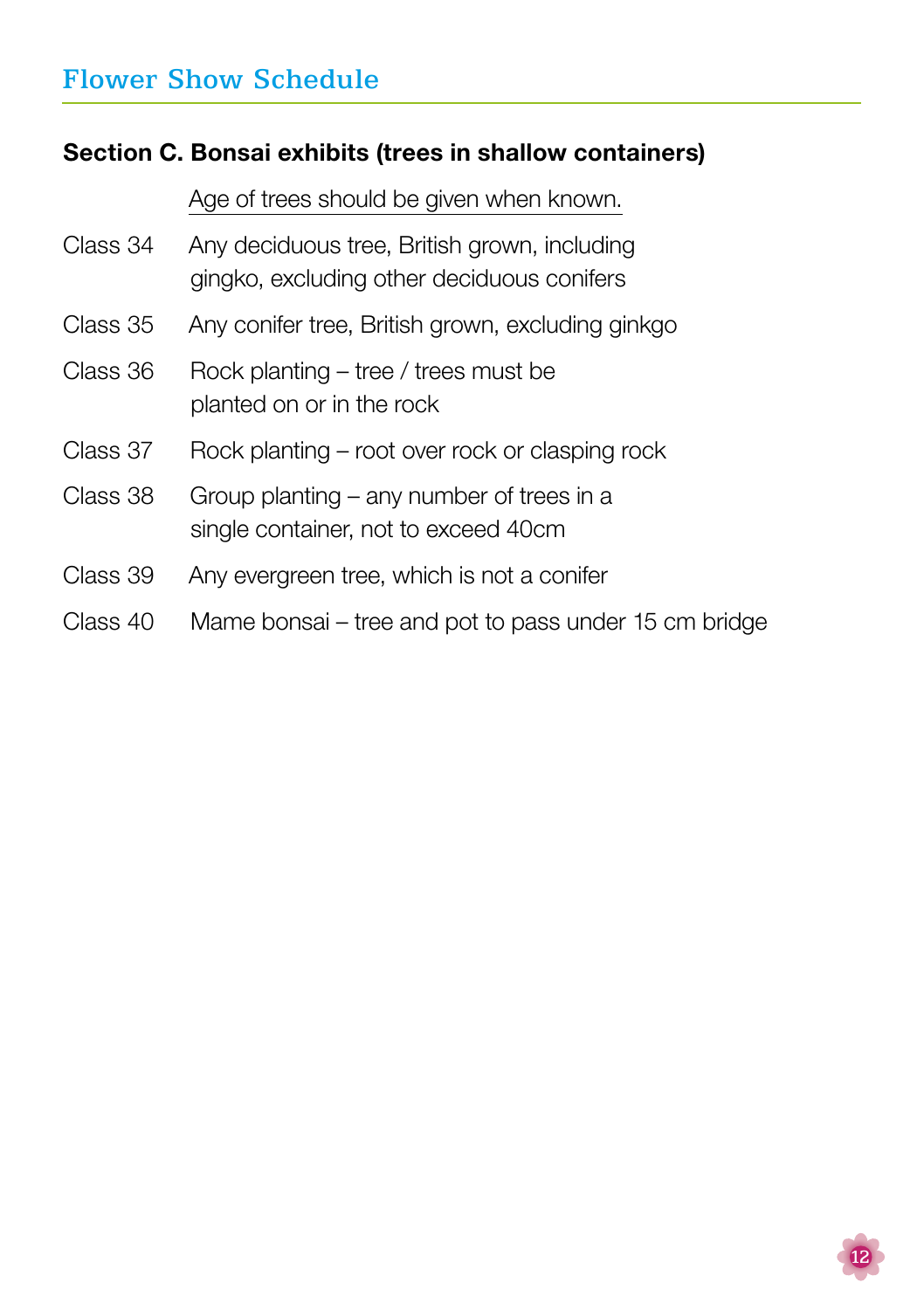### Section D. Fruit and vegetable exhibits

- Class 41 Potatoes, white, four of any one variety
- Class 42 Potatoes, coloured, four of any one variety
- Class 43 Carrots, four short or stump rooted
- Class 44 Beetroots, three round, 7.5 cm tops
- Class 45 French beans, ten pods
- Class 46 Tomatoes, five
- Class 47 Runner beans, ten pods
- Class 48 Onions from sets, dressed, five to be shown
- Class 49 Peas, ten pods
- Class 50 Onions, five to be shown as grown
- Class 51 Shallots, ten, less than 3 cm
- Class 52 Cabbage, one with roots
- Class 53 Cucumber, one
- Class 54 Lettuce, one with roots
- Class 55 Any other vegetable not classified in the foregoing classes; space allowed 60 cm by 30 cm (maximum two)
- Class 56 One table marrow
- Class 57 Collection of four distinct kinds of vegetables, space allowed 60 cm by 60 cm numbers to be staged as for classes 41 to 54
- Class 58 Collection of salading, salad vegetables or edible flowers, not exceeding four kinds, space allowed 45 cm by 45 cm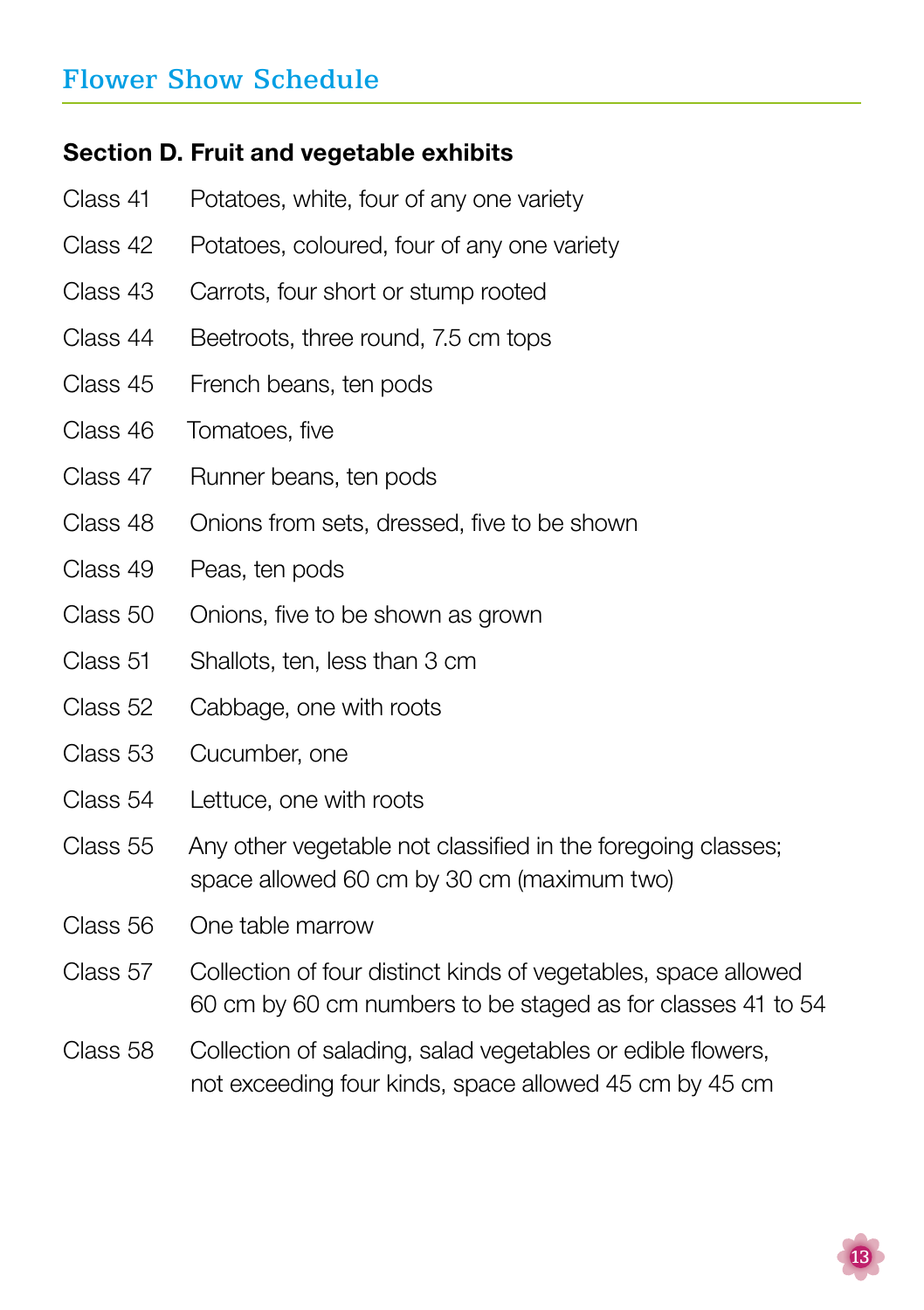- Class 59 Dish of soft fruit, twelve berries of one kind
- Class 60 Dish of soft fruit, twelve strings of currants of one kind
- Class 61 Dish of any other fruit
- Class 62 Culinary herbs, one vase of three kinds, three stems of each

#### Section E. Floral art exhibits

Open plan tables, no alcoves will be provided, the height is unlimited unless otherwise stated. Exhibitors will be allowed to use accessories, drapes, etc. Flowers and plant materials must predominate, but the exhibitor does not need to have grown them.

Natural plant materials may be used.

Flowers must be arranged at the show without assistance.

### Entries made after Saturday 9 July 2022 cannot be accepted.

| Theme    | 'The Power of Plants and Flowers'                                                                   |  |  |  |  |
|----------|-----------------------------------------------------------------------------------------------------|--|--|--|--|
|          | For all exhibits, space allowed:<br>D 60 cm $\times$ W 60 cm $\times$ height unlimited              |  |  |  |  |
|          | To be staged on open tabling 75 cm from the ground<br>unless otherwise stated.                      |  |  |  |  |
| Class 63 | 'Herbs – medicinal, culinary, aromatic, ornamental'<br>An arrangement predominantly featuring herbs |  |  |  |  |
| Class 64 | 'Summer Symphony'<br>An exhibit of red and fold with foliage                                        |  |  |  |  |
| Class 65 | 'In the garden'<br>An exhibit to be staged using garden flowers                                     |  |  |  |  |

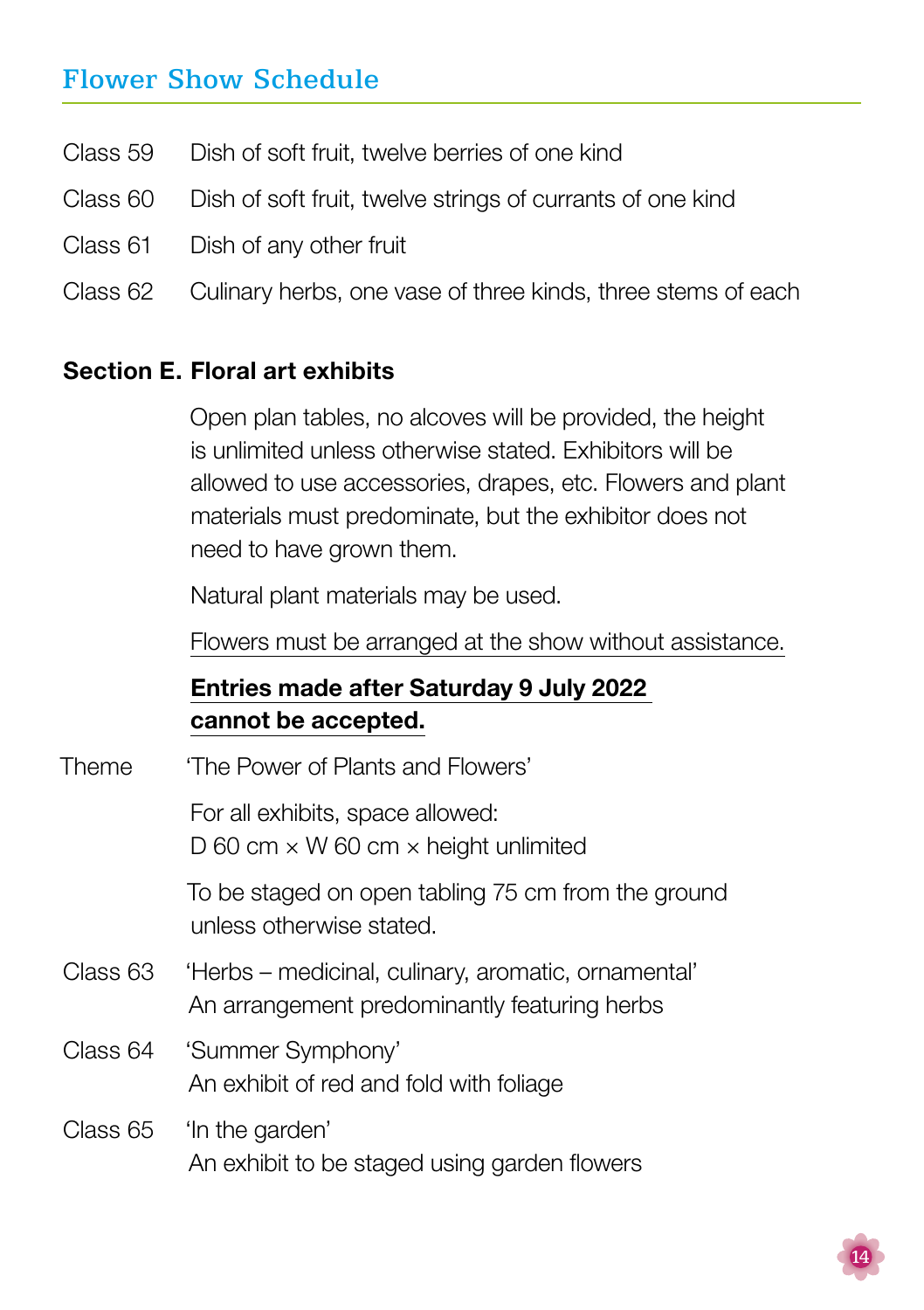Class 66 'Friendship and Family' A gift of flowers arranged in a basket

- Class 67 'Little Landscape' A petite exhibit, no less than 10 cm or more than 23 cm overall
- Class 68 A vegetable character (judged by online public vote)

### Section F. Children's exhibits

- Class 69 A vegetable animal (5–15 years)
- Class 70 A painting or drawing on a horticultural theme (ages 4–7 years)
- Class 71 A painting or drawing on a horticultural theme (ages 8–11 years)
- Class 72 A painting or drawing on a horticultural theme (ages 12–14 years)

### Section G. Domestic exhibits

- Class 73 One jar of homemade chutney (300 –500 g clear glass jar)
- Class 74 One jar of homemade jam (300 –500 g clear glass jar)
- Class 75 Lemon drizzle cake, **own recipe**
- Class 76 Cheese scones, own recipe
- Class 77 A celebration cake (a decorated cake up to 30 cm diameter to be judged for decoration only)
- Class 78 Family fruit cake (as per recipe overleaf)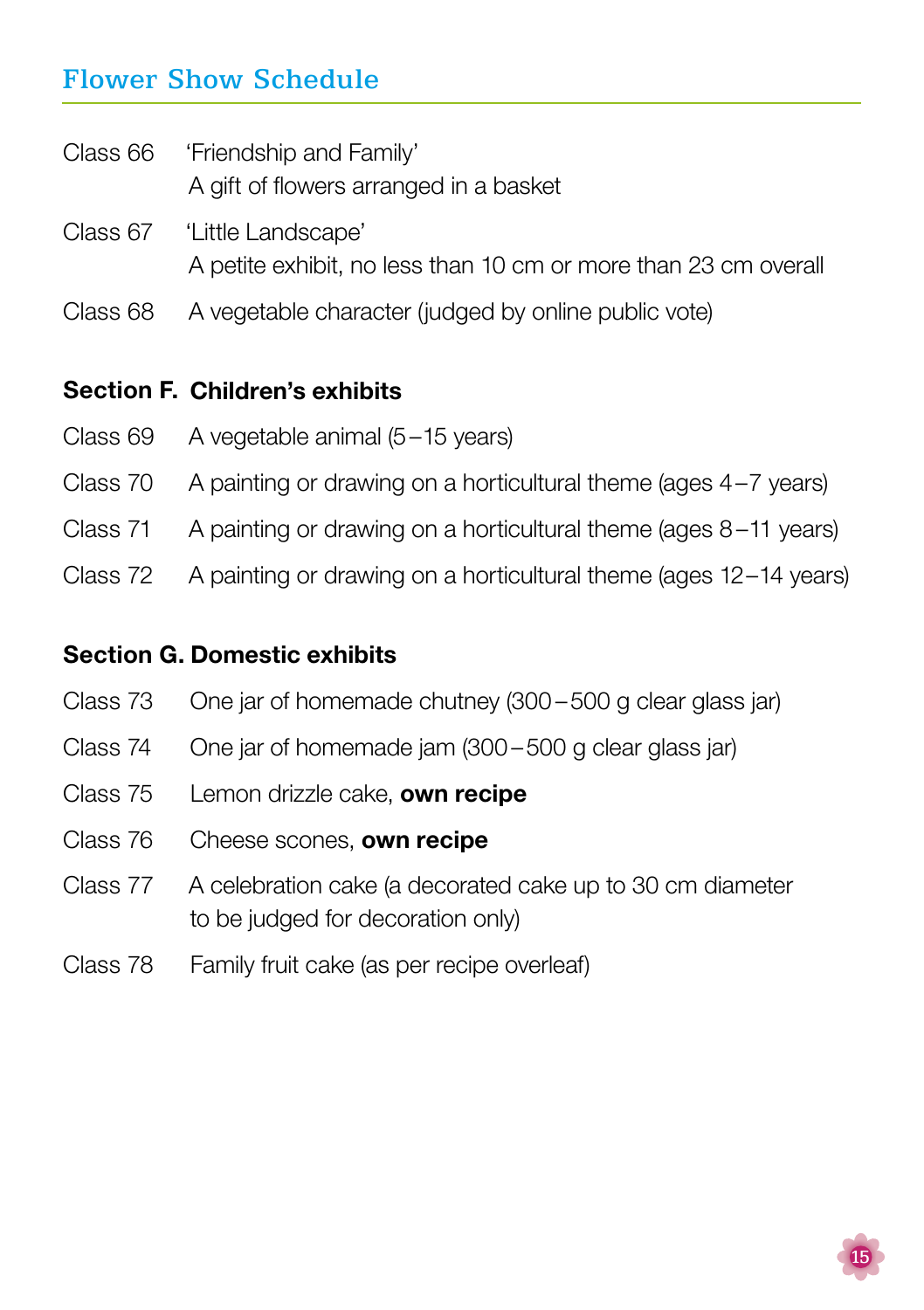### Section H. Handicraft exhibits

Articles must have been made since the last show.

|          | Class 79 Article of hand knitted wear                                             |
|----------|-----------------------------------------------------------------------------------|
| Class 80 | Article of machine or hand embroidery                                             |
| Class 81 | Exhibit of handicraft (type and size of exhibit to be described<br>on entry form) |
| Class 82 | 'Holidays'<br>Photographic prints up to A5, mounted on card or paper              |
| Class 83 | Painting or drawing up to A3, own choice                                          |

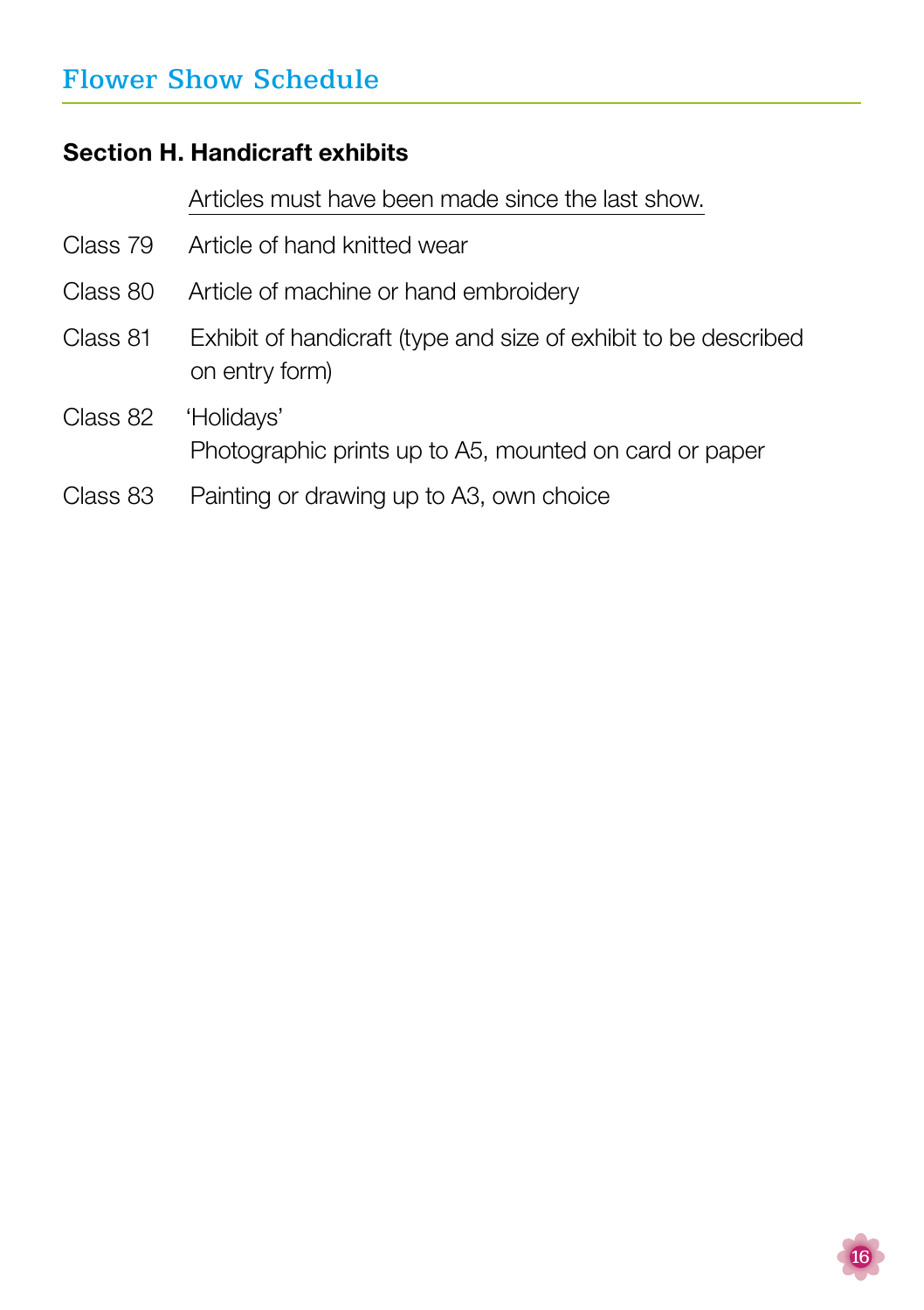### Class 78 Recipe – Family fruit cake

Whole cake to be exhibited.

- 225 g (8 oz) self-raising flour -
- 100 g (4 oz) butter -
- 100 g (4 oz) caster sugar -
- 100 g (4 oz) dried mixed fruit
- 5 ml (1 tsp) grated lemon rind
- 1 egg, beaten
- 75 ml (5 tbsp) fresh milk -
- Method 1 Prepare a 15 cm round cake tin.
	- Sift flour into bowl. 2
	- 3 Rub butter into the flour until the mixture resembles fine breadcrumbs.
	- 4 Add sugar, fruit and lemon rind.
	- Mix to a batter with egg and milk. 5
	- 6 Stir with a metal spoon until evenly combined. Do not beat.
	- 7 Transfer to the prepared tin.
	- 8 Bake at 180°C (350°F / gas mark 4) for 1 hour 15 minutes-1 hour 25 minutes or until a wooden cocktail stick inserted into the centre comes out clean.
	- Leave in tin for 5 minutes before turning out onto a wire 9cooling rack. Peel off paper when sufficiently cooled.

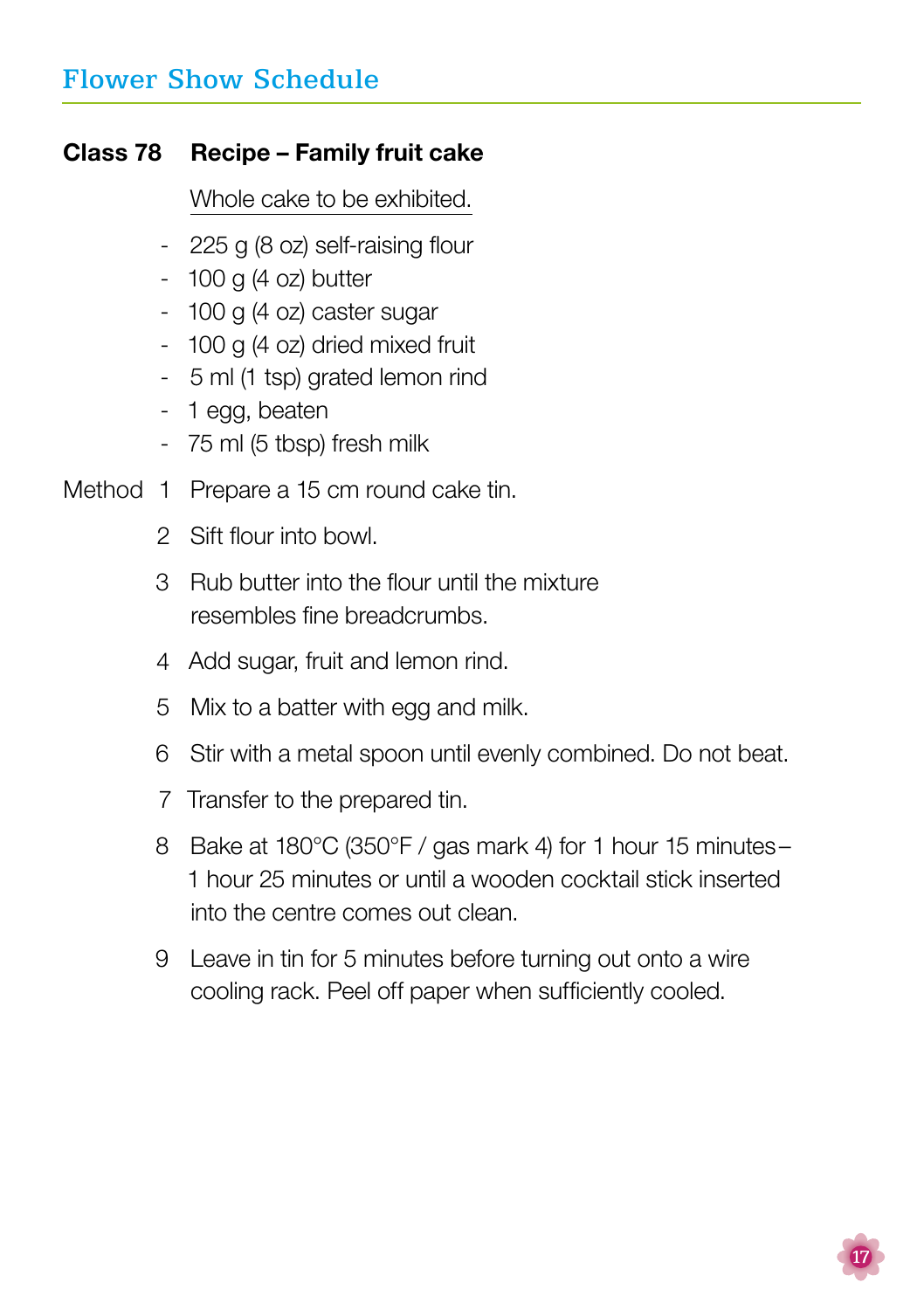## Country Show competitions

Judged by the public – voting will close at 6 pm on Sunday 17 July and the winner will be announced the following week on social media and via our mailing list.

Closing date for entries is Saturday 9 July 2022.

Applications to be made online only: <www.lambethcountryshow.co.uk/getinvolved>

### Recycled Garden Planting competition

Last year's virtual winner, Sarah Walker, won first prize with her incredibly creative 'Traffic Jam' that used an old motorbike top box to house a beautiful array of flowers.

You can use any type of recycled container for your garden; an old wheelbarrow, a shopping crate, a washing up bowl or even an old tyre. You can plant anything from a mini vegetable plot to a flower bed. All successful entries will be displayed over the two days of the show and judged by the public.

### Scarecrow competition 'Animated characters'

Congratulations once again to Oscar (age 7) for creating 'Straw De France' at our last virtual event.

This year, we're celebrating 'Animated characters'. We want to see your favourite cartoon and CG-characters from your most loved television series and films. It's time to get your animated thinking caps on and be as creative as possible.

First prize for each competition is £150 in vouchers. Entry is free.

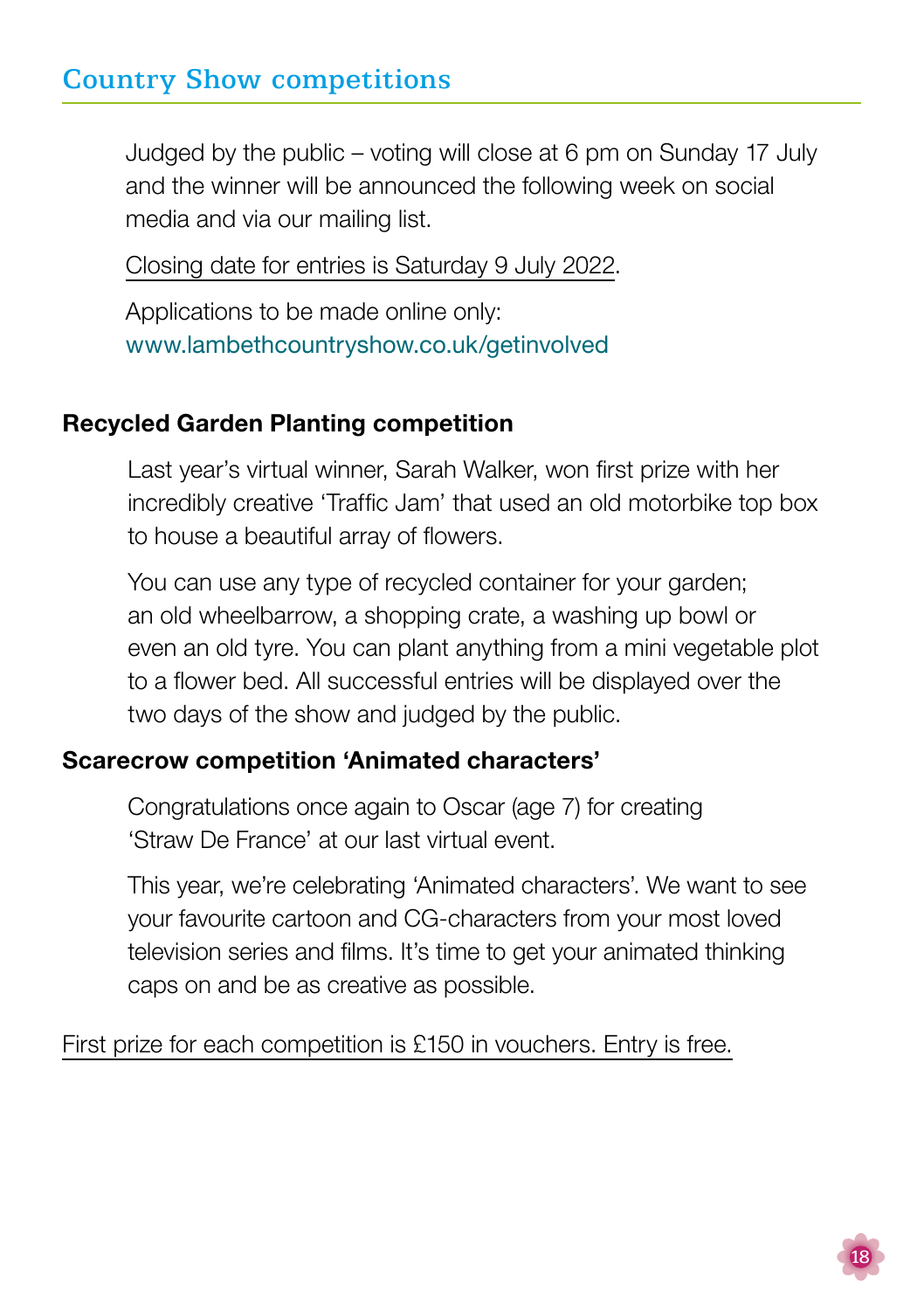# Application Notes

Flower Show entries are free of charge if submitted by Saturday 9 July 2022.

You can apply online: [www.lambethcountryshow.co.uk/getinvolved](http://www.lambethcountryshow.co.uk/getinvolved)

Alternatively, post your entry to:

## Hon. Secretary Lambeth Horticultural Society, c/o 32 Chatsworth Way, West Norwood, London SE27 9HN

Late entries are only accepted at the discretion of the Flower Show Manager and will be charged at £2 per entry on the day.

If you are entering ten or more exhibits, you are entitled to a free parking pass. If this applies to you, please submit your vehicle details when applying. You will be asked to submit your vehicle make and model, as well as its registration number. For security reasons, if we do not have this information in advance, the organisers are not able to permit you access to the park in your vehicle.

Exhibits must be removed between 6:15 pm and 6:30 pm on Sunday 17 July 2022. Any exhibits left after this time may be deemed as suitable for sale.

No vehicle movement is permitted on site for the collection of exhibits until the end of the show, when the site is deemed safe by the Event Safety Officer.

For more information visit:

- <www.lambethcountryshow.co.uk/getinvolved>
- email: [countryshow@lambeth.gov.uk](mailto:countryshow%40lambeth.gov.uk?subject=)
- or call: 020 7926 7085

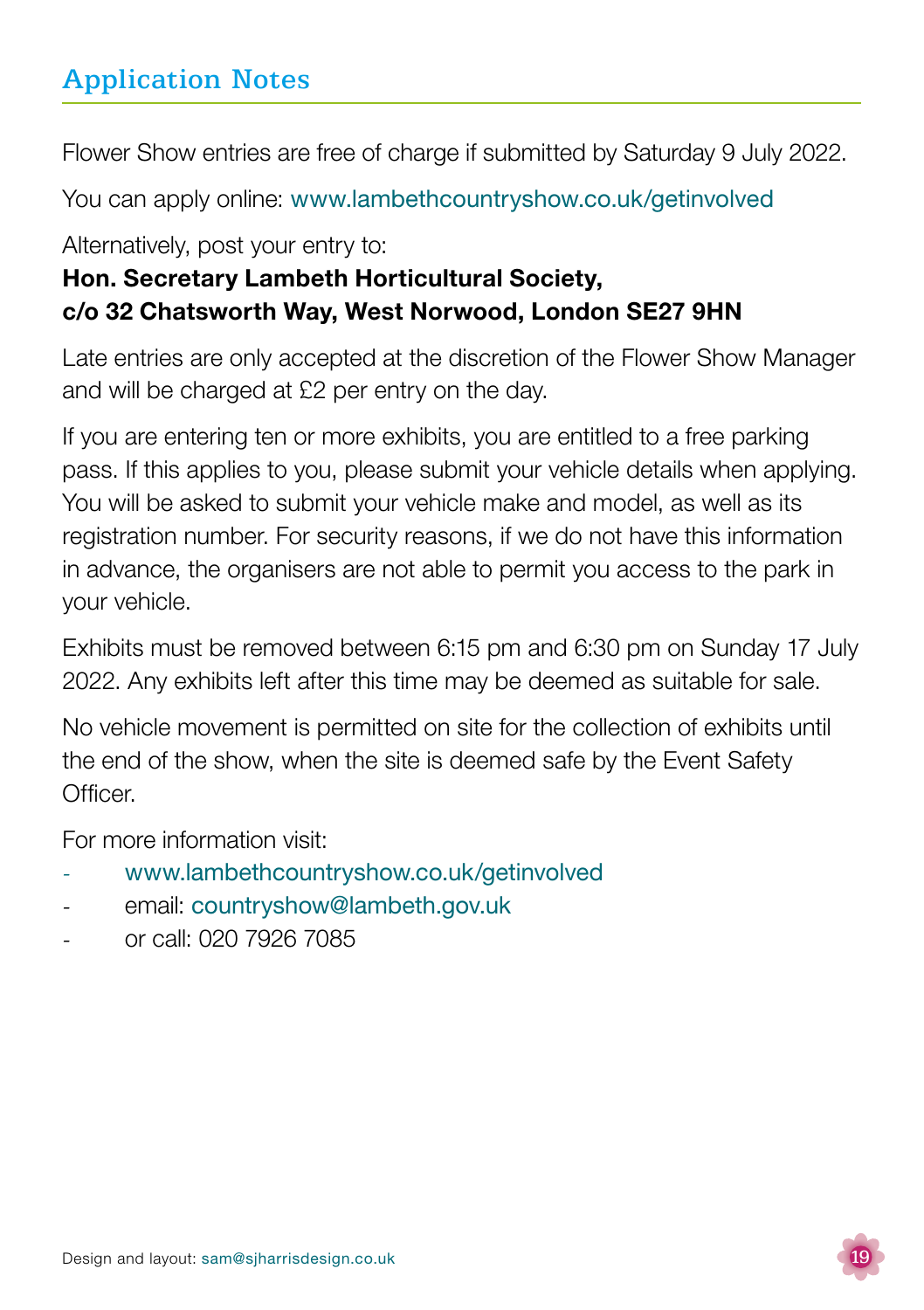## Flower Show 2022 Postal Entry Form

| 1  | 2  | 3  | 4  | 5  | 6  | 7  | 8  | 9  | 10 |
|----|----|----|----|----|----|----|----|----|----|
| 11 | 12 | 13 | 14 | 15 | 16 | 17 | 18 | 19 | 20 |
| 21 | 22 | 23 | 24 | 25 | 26 | 27 | 28 | 29 | 30 |
| 31 | 32 | 33 | 34 | 35 | 36 | 37 | 38 | 39 | 40 |
| 41 | 42 | 43 | 44 | 45 | 46 | 47 | 48 | 49 | 50 |
| 51 | 52 | 53 | 54 | 55 | 56 | 57 | 58 | 59 | 60 |
| 61 | 62 | 63 | 64 | 65 | 66 | 67 | 68 | 69 | 70 |
| 71 | 72 | 73 | 74 | 75 | 76 | 77 | 78 | 79 | 80 |
| 81 | 82 | 83 |    |    |    |    |    |    |    |

### Please circle the number of the classes you wish to enter:

### Free parking pass application details (if entering more than ten classes – see previous page):

vehicle make / model

vehicle registration <u>example and the set of the set of the set of the set of the set of the set of the set of the set of the set of the set of the set of the set of the set of the set of the set of the set of the set of t</u>

I have read and agree to abide by the regulations as printed in the 2022 Flower Show Schedule and Regulations:

| signed  |  |
|---------|--|
| name    |  |
| address |  |
|         |  |
| phone   |  |
| email   |  |

Please outline type and size of exhibit if entering class 81: